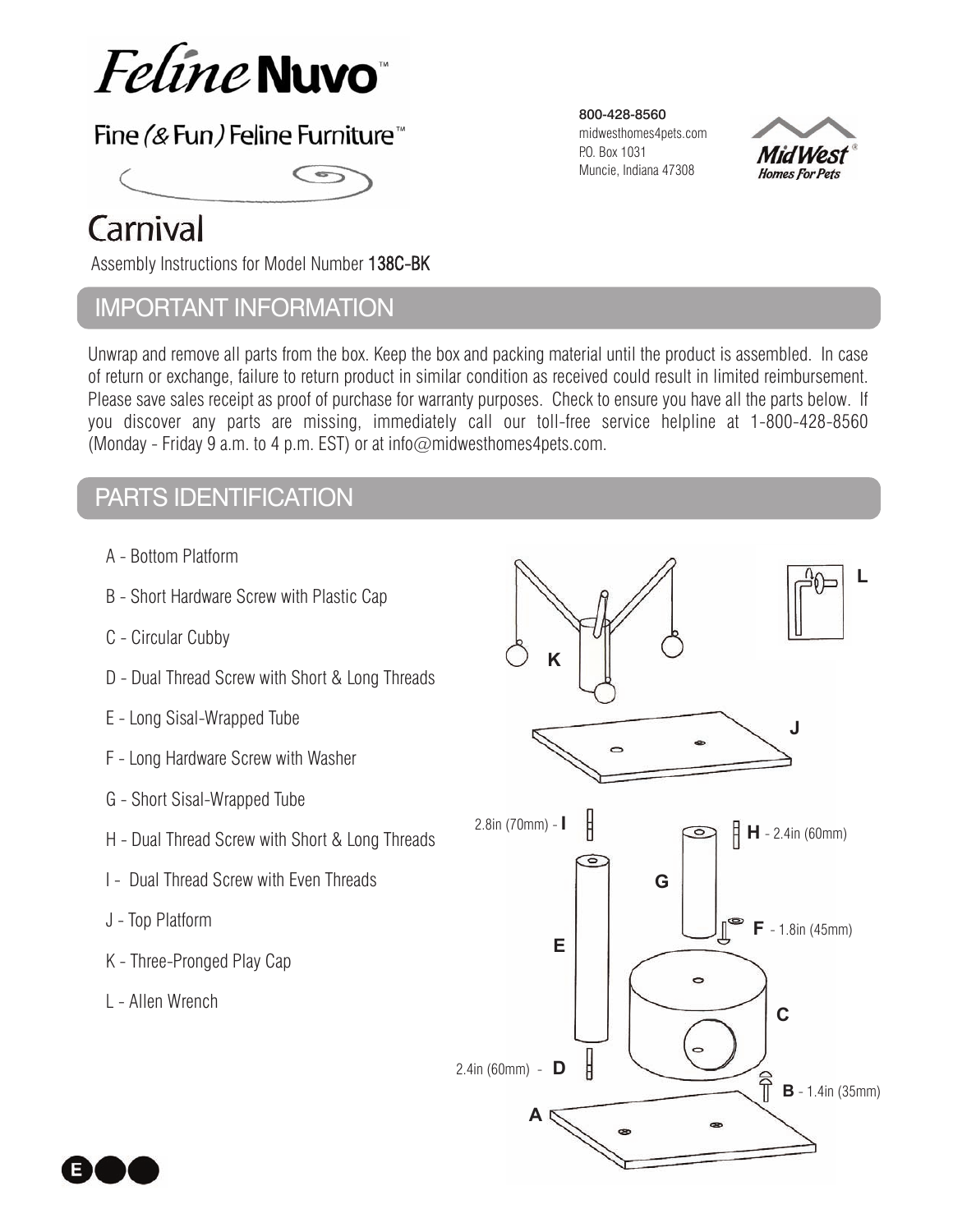## assembly InstructIons

**1.** Attach the Circular Cubby (C) to the Bottom Platform (A) using the Hardware Screw with Plastic Cap (B). Use the Allen Wrench (L) to tighten. Attach to the hole closest to the center.

**2.** Insert the LONG threads of the Dual Threaded Screw (D) into the Long Sisal-Wrapped Tube (E). Use a Flathead Screwdriver to tighten. Then, screw the Sisal-Wrapped Tube into the Bottom Platform. NOTE: The SHORT threads go down into the Platform.

- **3.** Insert the LONG threads of the Dual Threaded Screw (H) into the Short Sisal-Wrapped Tube (G). Use a Flathead Screwdriver to tighten. Attach the Sisal-Wrapped Tube to the Top Platform (J) by screwing the SHORT threads of the Dual Threaded Screw into the threaded insert on the bottom of the Platform.  $\blacksquare$
- **4.** Place the Top Platform on the Long Sisal-Wrapped Tube, aligning the Short Sisal-Wrapped Tube over the hole on top of the Circular Cubby.
- **5.** Attach the Short Sisal-Wrapped Tube to the Circular Cubby using the Hardware Screw with Washer (F). The washer should be placed on the screw before inserting the screw up through the top of the Cubby. Use the Allen Wrench (L) to tighten.









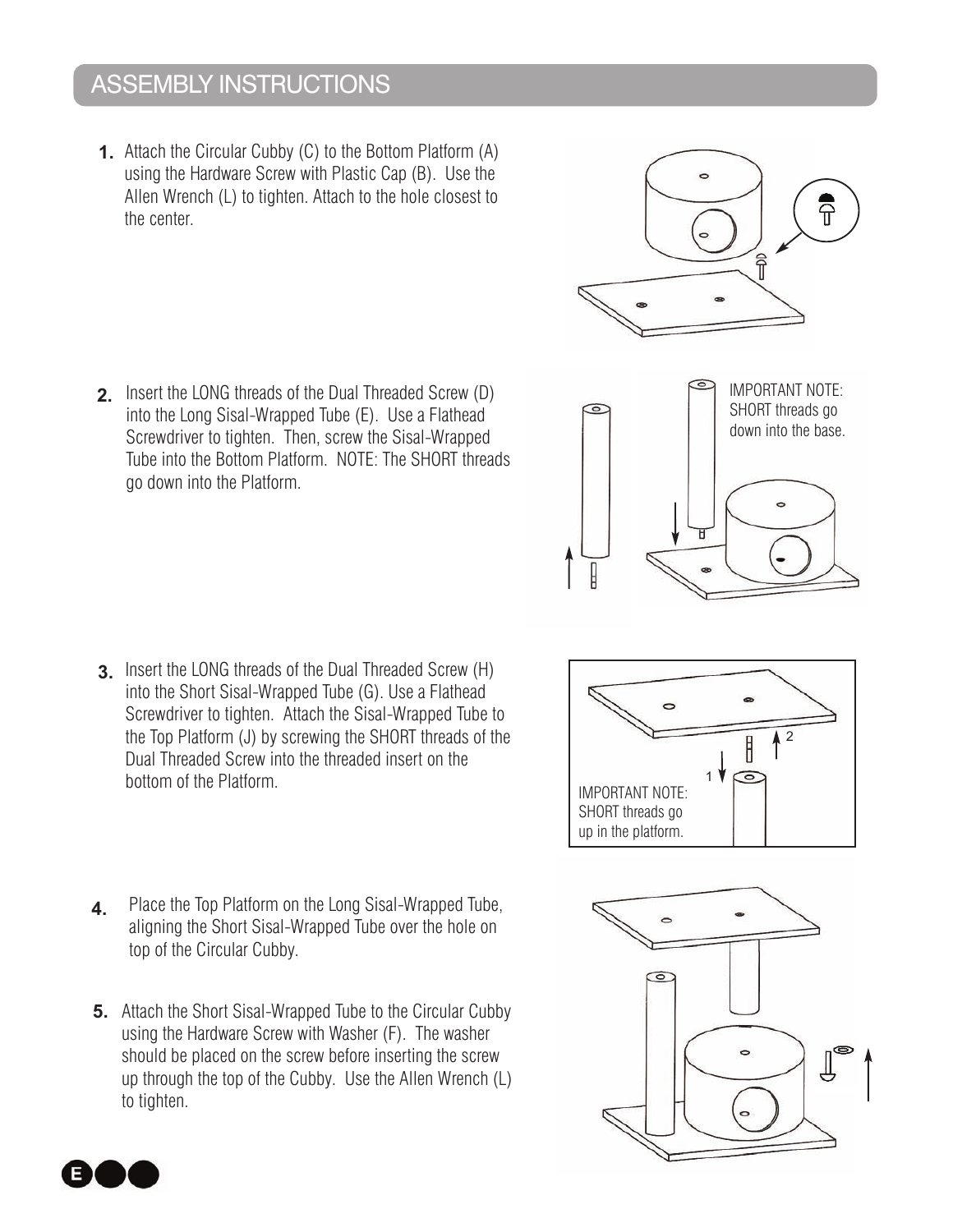- **6.** Insert the remaining Dual Threaded Screw into the hole on the Top Platform and down through the Long Tube until the lower threads disappear. Do NOT tighten all the way.
- **7.** Place the Three-Pronged Play Cap on top of the Dual-Threaded Screw and rotate clockwise until securely tightened.

TOLL-FREE SERVICE HELPLINE: If you have any problems or questions with the assembly of your new Feline Nuvo Cat Furniture: Carnival, call our Service Helpline at: 1-800-428-8560 between 9:00 a.m. and 4:00 p.m. (EST) Monday through Friday.

#### LIMITED MANUFACTURERS WARRANTY

- 1. For one (1) year from the date of original purchase, MIDWEST Homes For Pets ("MIDWEST") warrants to the purchaser of this pet furniture that, should it prove defective by reason of improper workmanship and/or material, MIDWEST will repair or replace, at its option, any defective part of the pet furniture, without charge for the part or for shipping. Replacement parts are warranted for the remainder of the original period.
- 2. THIS WARRANTY DOES NOT COVER defects in the furniture caused by any animal, any physical abuse to or misuse of the pet furniture, any damage caused by the original purchaser or any third party, or any defects arising or discovered more than one (1) year from the original retail purchase date.

#### 3. STEPS TO OBTAIN WARRANTY SERVICE:

A. The purchaser must call MIDWEST's HELPLINE, 800-428-8560, to report the alleged defect to a customer service representative or obtain missing parts.

B. The customer service representative will determine if the defect is covered by this warranty, and if it is, will authorize and instruct the purchaser in how to obtain corrective action.

C. MIDWEST may require the purchaser to present the sales receipt or other proof of purchase prior to authorizing any return or replacement. No returns or replacements will be permitted without proper authorization. If a return or replacement is authorized, you may be requested to return the item to MIDWEST or to make the item available for pick-up by MIDWEST.

- 4. ANY EXPRESS WARRANTY NOT PROVIDED IN THIS WARRANTY DOCUMENT, AND ANY REMEDY FOR BREACH OF CONTRACT THAT, BUT FOR THIS PROVISION, MIGHT ARISE BY IMPLICATION OR OPERATION OF LAW, IS HEREBY EXCLUDED AND DISCLAIMED. THE IMPLIED WARRANTIES OF MERCHANTABILITY AND OF FITNESS FOR ANY PARTICULAR PURPOSE ARE EXPRESSLY LIMITED TO A TERM OF ONE (1) YEAR. SOME STATES DO NOT ALLOW LIMITATIONS ON HOW LONG AN IMPLIED WARRANTY LASTS, SO THE ABOVE LIMITATIONS MAY NOT APPLY TO YOU.
- 5. UNDER NO CIRCUMSTANCES SHALL MIDWEST BE LIABLE TO PURCHASER OR ANY OTHER PERSON OR ANY SPECIAL, INCIDENTAL OR CONSEQUENTIAL DAMAGES, WHETHER ARISING OUT OF BREACH OF WARRANTY, BREACH OF CONTRACT OR OTHERWISE, SOME STATES DO NOT ALLOW THE EXCLUSION OR LIMITATIONS OF INCIDENTAL OR CONSEQUENTIAL DAMAGES, SO THE ABOVE LIMITATIONS OR EXCLUSION MAY NOT APPLY TO YOU.
- 6. This warranty gives you specific legal rights, and you may also have other rights which vary from state to state.

800-428-8560 midwesthomes4pets.com P.O. Box 1031 Muncie, Indiana 47308

H





Feline Nuvo 138C-BK-INST (1111)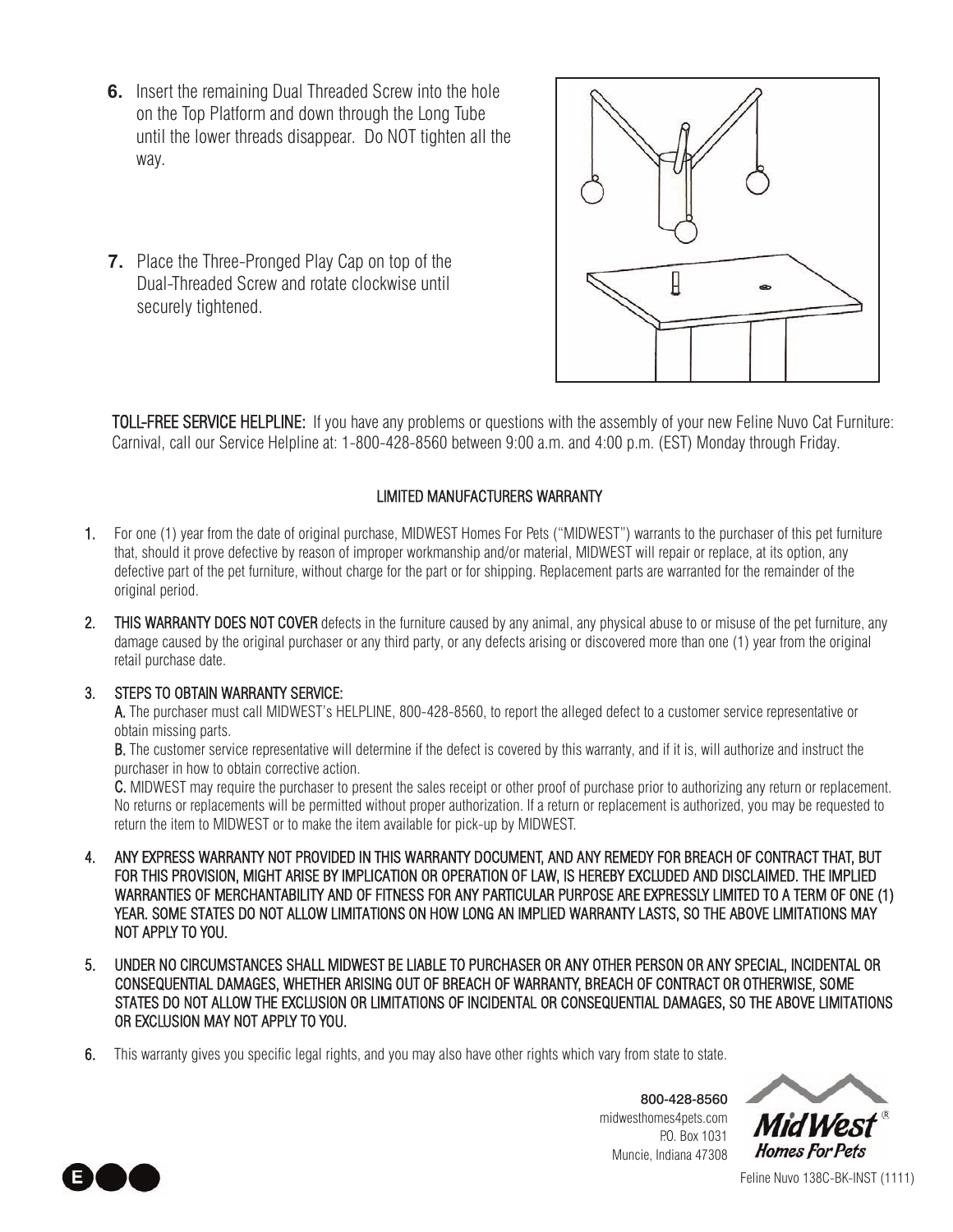

#### Fine (& Fun) Feline Furniture<sup>™</sup>



# Carnival

Consignes d'assemblage pour les modèles no 138C-BK

#### RENSEIGNEMENTS IMPORTANTS

Déballer et retirer toutes les pièces de la boîte. Conserver la boîte et le matériel d'emballage jusqu'à ce que le produit ait été assemblé. En cas de retour ou d'échange, le produit doit être retourné dans son état original, à défaut de quoi le remboursement pourrait être limité. Prière de conserver le coupon de caisse en tant que preuve d'achat à des fins de garantie. Vérifier si toutes les pièces énumérées ci-dessous sont incluses. S'il manque des pièces, appeler immédiatement notre ligne d'assistance sans frais au 1-800-428-8560 (lundi – vendredi, de 9 h à 16 h, HNE) ou écrire à info@midwesthomes4pets.com.

#### IdentIfIcatIon des pIèces

- A Plate-forme inférieure
- B Vis courte avec capuchon en plastique
- C Casier circulaire
- D Vis à filetage double avec filets long et court
- E Long tube recouvert de sisal
- F Vis longue avec rondelle
- G Court tube recouvert de sisal
- H Vis à filetage double avec filets long et court
- I Vis à filetage double avec filets égaux
- J Plate-forme supérieure
- K Capuchon à trois broches
- L Clé Allen





800-428-8560 midwesthomes4pets.com

P.O. Box 1031 Muncie, Indiana 47308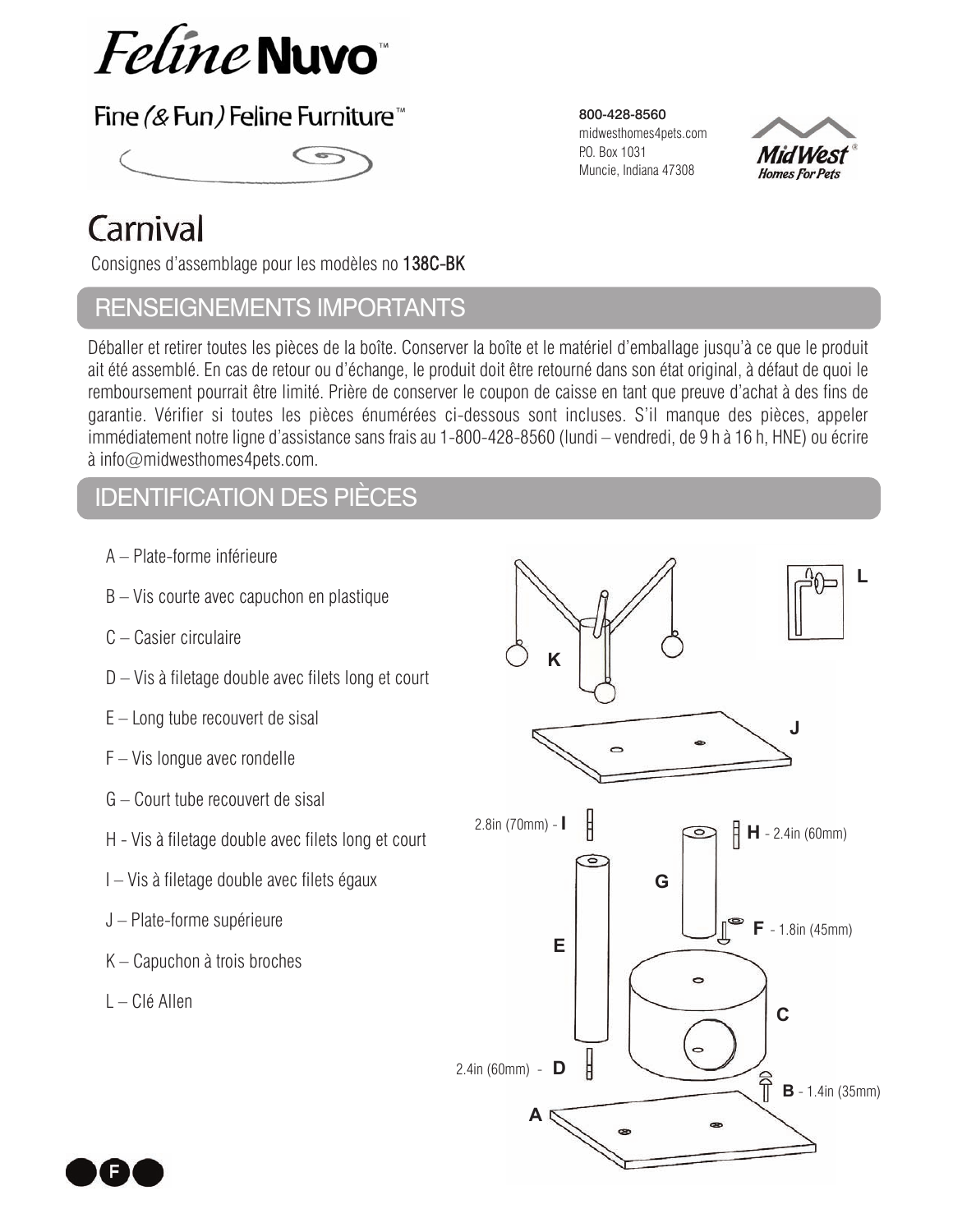# consIgnes d'assemblage

**1.** Fixer le casier circulaire (C) à la plate-forme inférieure (A) avec la vis dotée d'un capuchon en plastique (B). Serrer avec la clé Allen (L). Fixer au trou le plus près du centre.





**2.** nsérer les filets LONGS de la vis à filetage double (D) dans le long tube recouvert de sisal (E). Serrer avec un tournevis plat. Ensuite, visser le long tube recouvert de sisal dans la plate-forme inférieure. REMARQUE : les FILETS courts vont dans la plate-forme.

**3.** Insérer les filets LONGS de la vis à filetage double (H) dans le tube court recouvert de sisal (G). Serrer avec un tournevis plat. Fixer le tube recouvert de sisal à la plate-forme supérieure (J) en vissant les filets COURTS à la vis à filetage double dans l'insert fileté au fond de la plate-forme. *NOTE* IMPORTANTE:



- **4.** Mettre la plate-forme supérieure sur le tube long recouvert de sisal en alignant le tube court recouvert de sisal au-dessus du trou sur le dessus du casier circulaire.
- **5.** Fixer le tube court recouvert de sisal au casier circulaire à l'aide de la longue vis avec rondelle (F). La rondelle doit être mise sur la vis avant d'insérer la vis par le dessus le casier. Serrer avec la clé Allen (L).



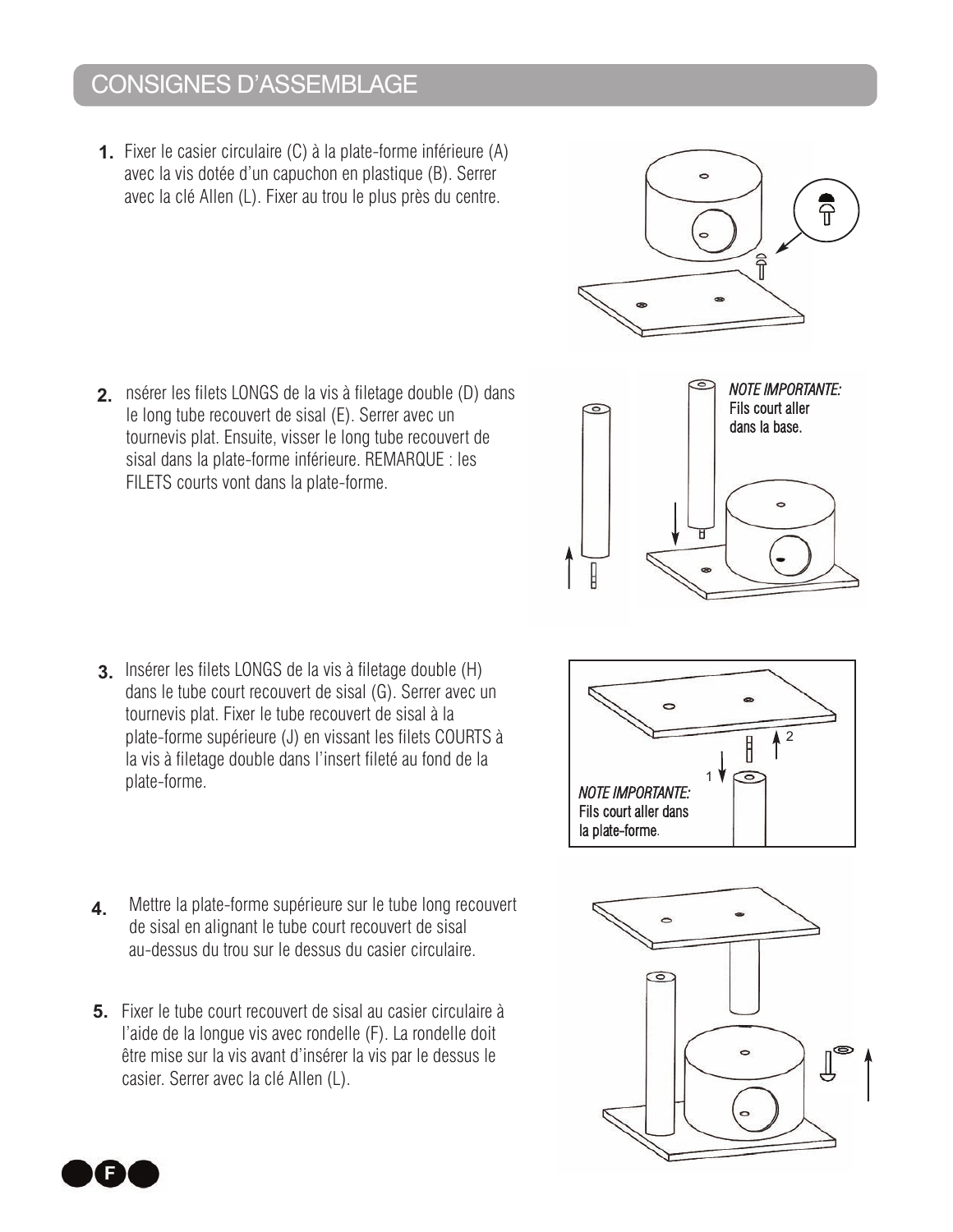- **6.** Insérer la vis à filetage double qui reste dans le trou sur la plate-forme supérieure et dans le tube long jusqu'à ce les filets inférieurs disparaissent. NE PAS serrer jusqu'au bout.
- **7.** Mettre le capuchon à trois broches sur le dessus de la vis à filetage double et tourner dans le sens horaire jusqu'à ce qu'il soit bien serré.

LIGNE D'ASSISTANCE SANS FRAIS : pour toutes questions concernant l'assemblage d'une nouvelle Feline Nuvo: Carnival, veuillez appeler notre LIGNE D'ASSISTANCE au 1-800-428-8560, de 9 h 00 à 16 h 00 (HNE), du lundi au vendredi.

#### GARANTIE LIMITÉE DU FABRICANT

- 1. La compagnie MidWest Homes For Pets ("MidWest"), garantit pour une période d'un (1) an à compter de la date de l'achat initial, que si cette meubles pour animal se révèle défectueuse en raison de main-d'oeuvre et/ou de matériaux inappropriés, la compagnie MidWest, à son gré, réparera ou remplacera les pièces défectueuses sans frais de pièces et d'expédition. Les pièces de rechange sont garanties pour le restant de la période originale de la garantie.
- 2. CETTE GARANTIE NE COUVRE PAS les défauts de la structure en bois causés par un animal, ou par l'usage abusif ou impropre de la meubles de l'animal, ainsi que tous dommages causés par l'acheteur original ou une tierce personne, ou tous défauts découverts ou survenus plus d'un (1) an après la date d'achat original du produit.

#### 3. POUR OBTENIR DU SERVICE AUX TERMES DE LA GARANTIE:

A. Pour signaler une défectuosité alléguée ou pour obtenir des pièces manquantes, l'acheteur doit téléphoner à un représentant du service à la clientèle à la LIGNE D'ASSISTANCE de MidWest au 800-428-8560.

B. Le représentant du service à la clientèle déterminera si la défectuosité est couverte par cette garantie; si c'est le cas, il donnera son autorisation et indiquera à l'acheteur comment remédier à la situation.

C. MidWest peut exiger de l'acheteur qu'il présente son reçu de caisse ou une autre preuve d'achat avant d'autoriser le retour de la cage ou son remplacement. Tout retour ou remplacement doit être dûment autorisé. Si l'autorisation est accordée pour un retour ou pour un remplacement, MidWest pourra demander à l'acheteur de lui renvoyer l'article ou permettre à MidWest de le ramasser.

- 4. TOUTE GARANTIE EXPRESSE NON PRÉVUE DANS LE PRÉSENT DOCUMENT ET TOUT RECOURS POUR RUPTURE DE CONTRAT QUI, SAUF POUR CE QUI CONCERNE CETTE DISPOSITION, POURRAIT SURVENIR IMPLICITEMENT OU PAR L'APPLICATION D'UNE LOI, SONT PAR LES PRÉSENTES EXCLUS ET REJETÉS. LES GARANTIES IMPLICITES DE QUALITÉ MARCHANDE OU D'APTITUDE À UN USAGE DÉTERMINÉ SONT EXPRESSÉMENT LIMITÉES À UN TERME D'UN (1) AN. ÉTANT DONNÉ QUE CERTAINS ÉTATS N'AUTORISENT PAS DE LIMITATION À LA DURÉE D'UNE GARANTIE IMPLICITE, LES LIMITES PRÉCITÉES PEUVENT NE PAS S'APPLIQUER À VOUS.
- 5. QUELLES QUE SOIENT LES CIRCONSTANCES, MIDWEST NE SERA PAS RESPONSABLE ENVERS L'ACHETEUR OU UNE AUTRE PERSONNE DE DOMMAGES SPÉCIAUX, FORTUITS OU INDIRECTS, QUE CES DOMMAGES SURVIENNENT À LA SUITE D'UNE RUPTURE DE GARANTIE, D'UNE RUPTURE DE CONTRAT OU AUTREMENT. ÉTANT DONNÉ QUE CERTAINS ÉTATS N'AUTORISENT PAS D'EXCLUSION OU DE LIMITATION POUR CE QUI CONCERNE LES DOMMAGES FORTUITS OU INDIRECTS, LES LIMITATIONS ET LES EXCLUSIONS PRÉCITÉES PEUVENT NE PAS S'APPLIQUER À VOUS.
- 6. Cette garantie vous donne des droits légaux spécifiques; vous pourriez également avoir d'autres droits.

800-428-8560 midwesthomes4pets.com P.O. Box 1031 Muncie, Indiana 47308



Feline Nuvo 138C-BK-INST (1111)

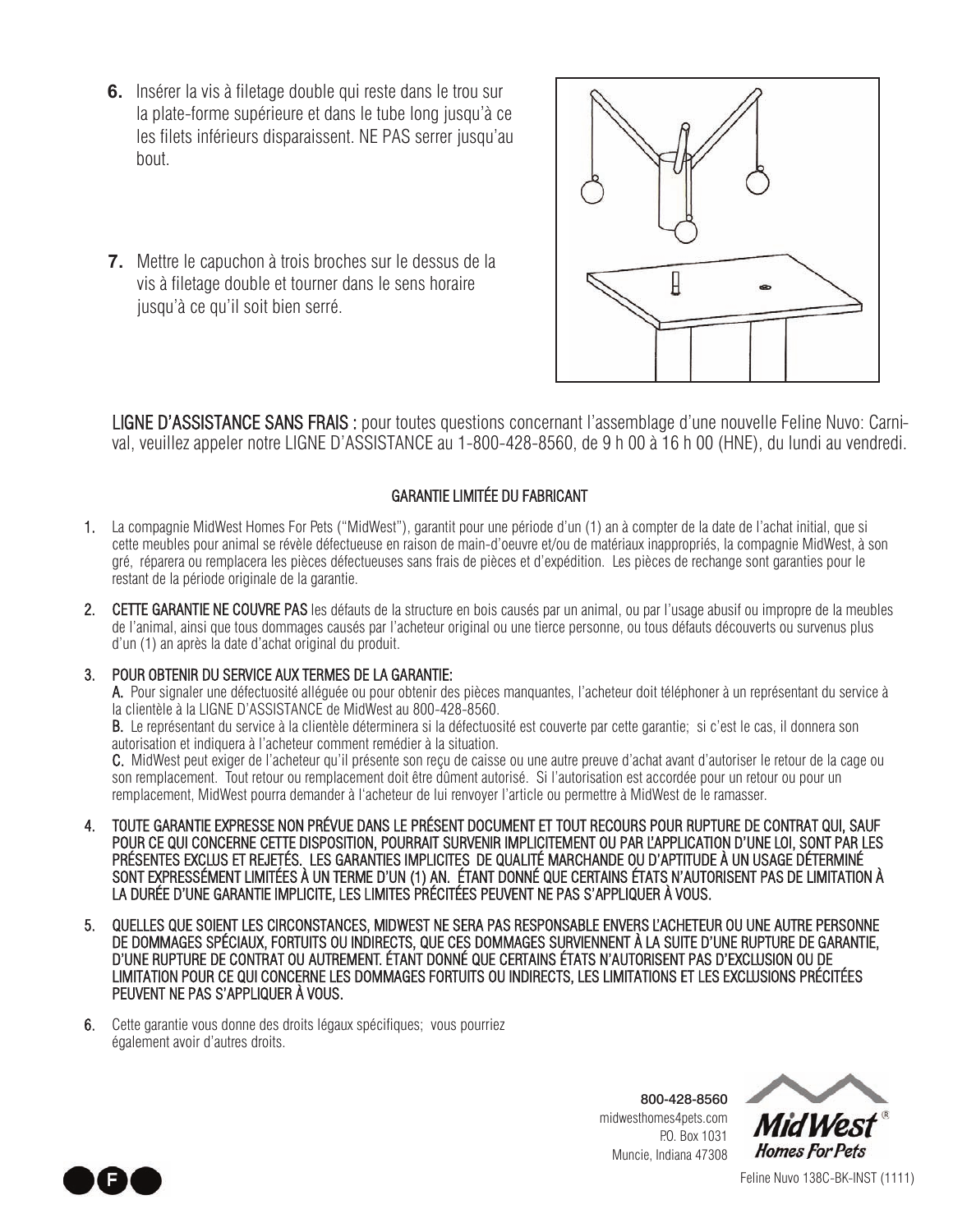# Feline Nuvo

## Fine (& Fun) Feline Furniture™



# Carnival

Instrucciones de armado para los Modelos Número 138C-BK

## InformacIón Importante

Desembale y retire todas las piezas de la caja. Conserve la caja y el material de embalaje hasta que el producto se encuentre armado. En caso de devolución o cambio, que el material no sea devuelto en condiciones similares a las que se recibió, puede representar una limitación en el reembolso. Sírvase conservar la factura como comprobante de compra para los efectos de la garantía. Verifique contar con todas las piezas detalladas a continuación. Si descubre que falta alguna de las piezas, contáctese de inmediato con nuestro servicio de asistencia gratuita al 1-800-428-856 (lunes - viernes de 9 a.m. a 4 p.m. EST) o a info $@$ midwesthomes4pets.com.

### IdentIfIcacIón de las pIezas

- A Plataforma inferior
- B Tornillo corto de hardware con tapa plástica
- C Cubículo circular
- D Tornillo de doble rosca con roscados cortos y

largos

- E Tubo largo envuelto en sisal
- F Tornillo largo de hardware con arandela
- G Tubo corto envuelto en sisal
- H Tornillo de doble rosca con roscados cortos y

largos

- I Tornillo de doble rosca con roscados regulares
- J Plataforma superior
- K Ficha de tres patas



Mid West **Homes For Pets** 

800-428-8560 midwesthomes4pets.com

P.O. Box 1031 Muncie, Indiana 47308

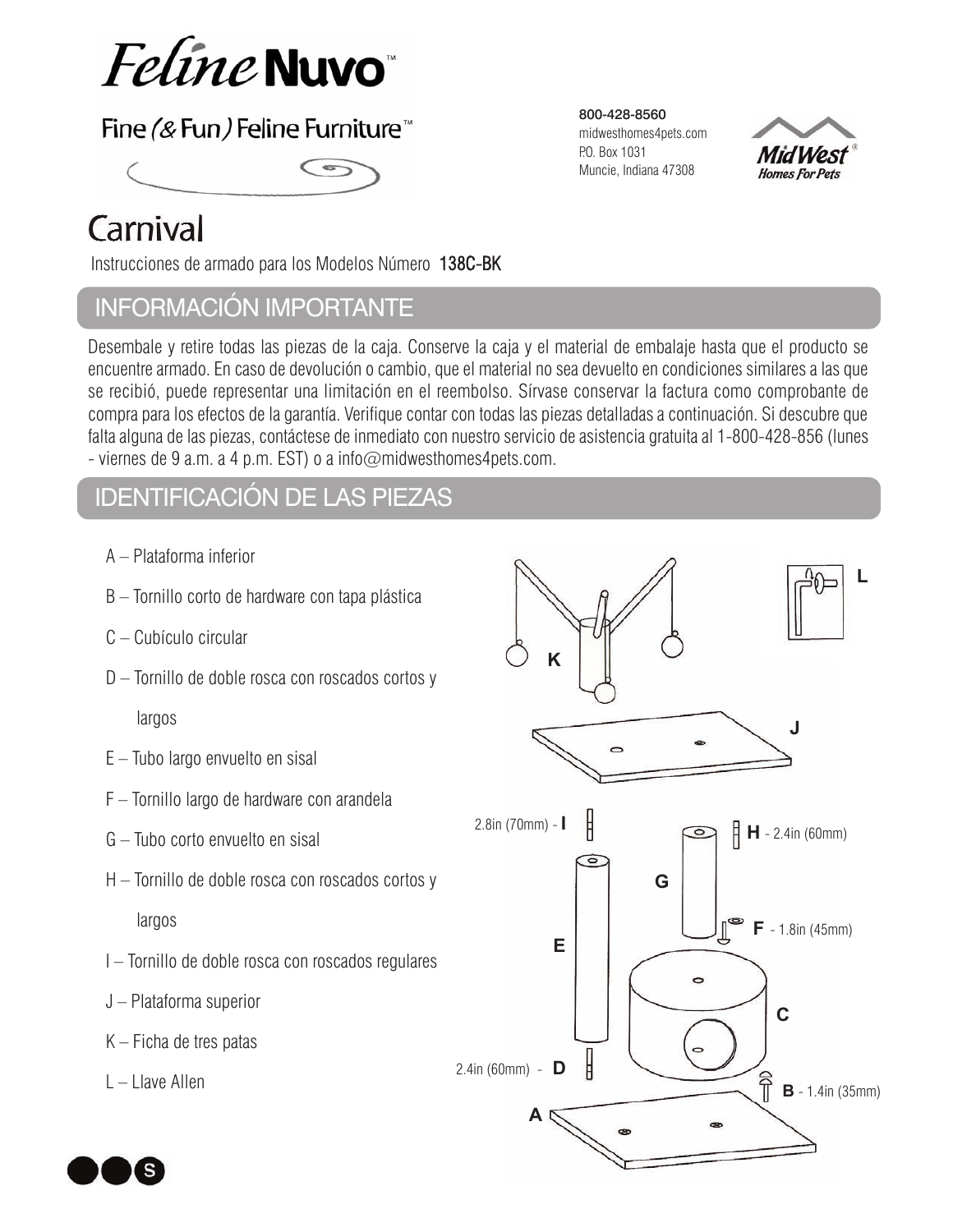#### InstruccIones para el armado

**1.** Conecte el cubículo circular (C) a la plataforma inferior (A) usando el tornillo de hardware con tapa plástica (B). Use la Llave Allen (L) para ajustar. Unir al agujero más próximo al centro.





**2.** Inserte las roscas LARGAS del tornillo de doble rosca (D) en el tubo largo envuelto en sisal (E). Use un destornillador de punta plana para ajustar. Atornille luego el tubo corto envuelto en sisal a la plataforma inferior. NOTA: las roscas CORTAS bajan a la plataforma.

**3.** Inserte las roscas LARGAS del tornillo de doble rosca (D) en el tubo largo envuelto en sisal (G). Use un destornillador de punta plana para ajustar. Conecte el tubo envuelvo en sisal a la plataforma superior (J) atornillando las roscas CORTAS del tornillo de doble rosca en el inserto roscado en la base de la plataforma. circular. *NOTA IMPORTANTE:*



- **4.** oloque la plataforma superior sobre el tubo largo envuelto en sisal, alineando el tubo corto envuelto en sisal por encima del agujero en la parte superior del cubículo circular.
- **5.** Conecte el tubo corto envuelto en sisal al cubículo circular usando el tornillo de hardware con la arandela (F). La arandela se debería colocar en el tornillo, antes de insertar el tornillo hacia arriba, a través de la parte superior del cubículo. Use la llave Allen (L) para ajustar.